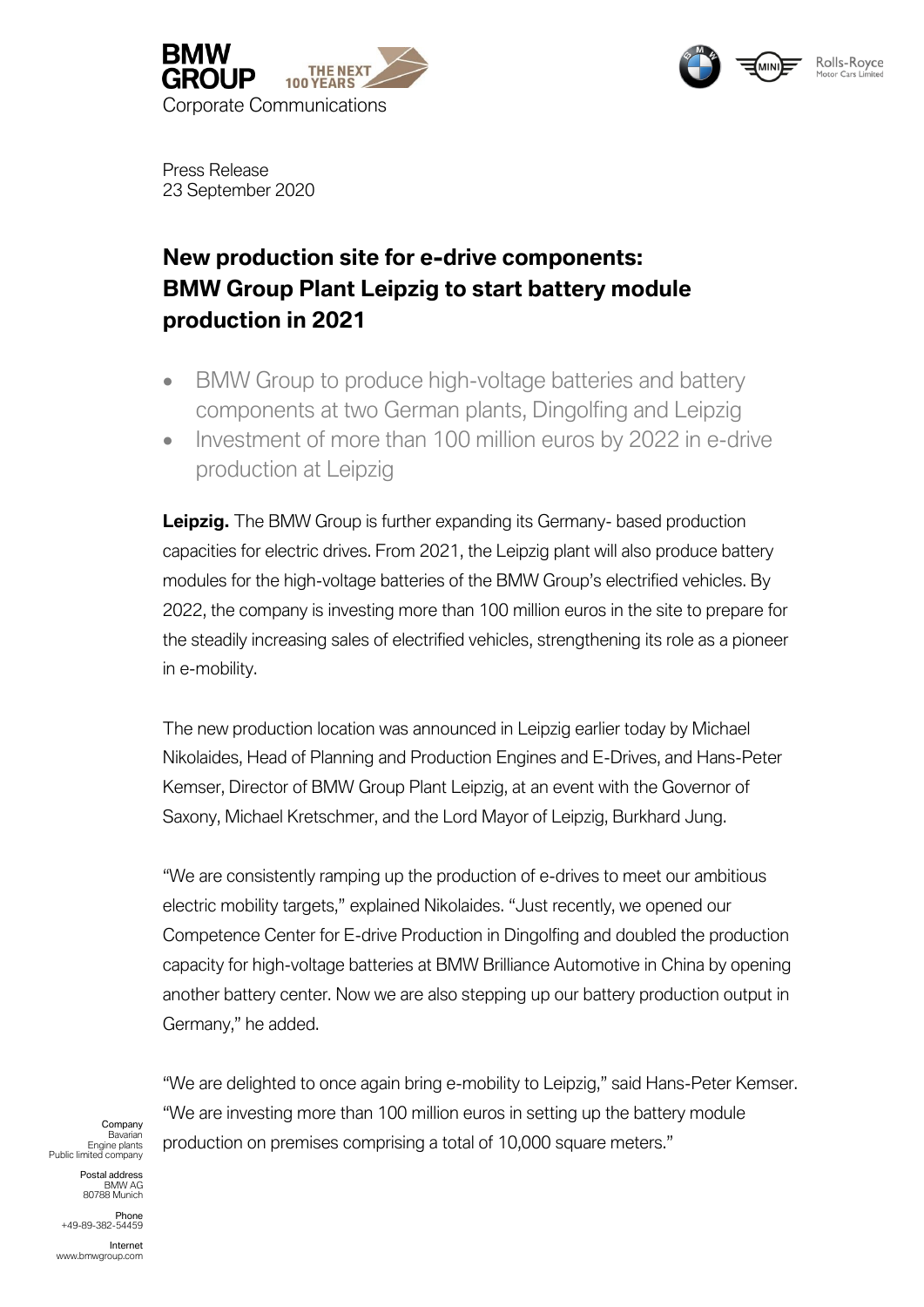



Corporate Communications

Press Release <sub>Date</sub> 23 September 2020

Subject New production site for e-drive components: BMW Group Plant Leipzig to start battery module production in 2021

Page 2

The large-series production of battery modules at the Leipzig site is scheduled to start as early as in mid-2021.

## **BMW Group Plant Leipzig: Pioneer of electric mobility**

The Leipzig site is the e-mobility pioneer among the BMW Group's plants: As the production site of the BMW i3, the BMW Group's first all-electric vehicle, it has been involved in electric mobility since 2013. "We have many people on our team here in Leipzig with great e-mobility expertise. We are now contributing this expertise to the production of high-voltage batteries. By 2022, more than 150 people will be working in battery module production at the site," explained Kemser.

### **From battery cell to high-voltage battery**

The production process for high-voltage batteries consists of two main steps: First, the battery cells are tested and then assembled into larger units, the battery modules, in a highly automated process. The BMW Group procures the battery cells from partners who produce them according to the BMW Group's precise specifications. The BMW Group uses different battery cells, depending on which one provides the best characteristics for the relevant vehicle concept.

The battery modules are then mounted into an aluminum casing along with the vehicle connectors, control units and cooling units. The size and shape of the aluminum casing as well as the number of battery modules used vary depending on the vehicle variant. The result is a high-voltage battery ideally adapted to the vehicle.

This combination of standardized battery modules and casings flexibly adapted to the vehicle has several advantages: Firstly, it ensures uniform properties and quality standards in the production of the high-voltage batteries. Secondly, the modular design of the high-voltage battery serves as the basis for a wide range of e-drive variants. Last but not least, this modular approach is a crucial prerequisite for being able to respond quickly to customer demand and take advantage of cost savings.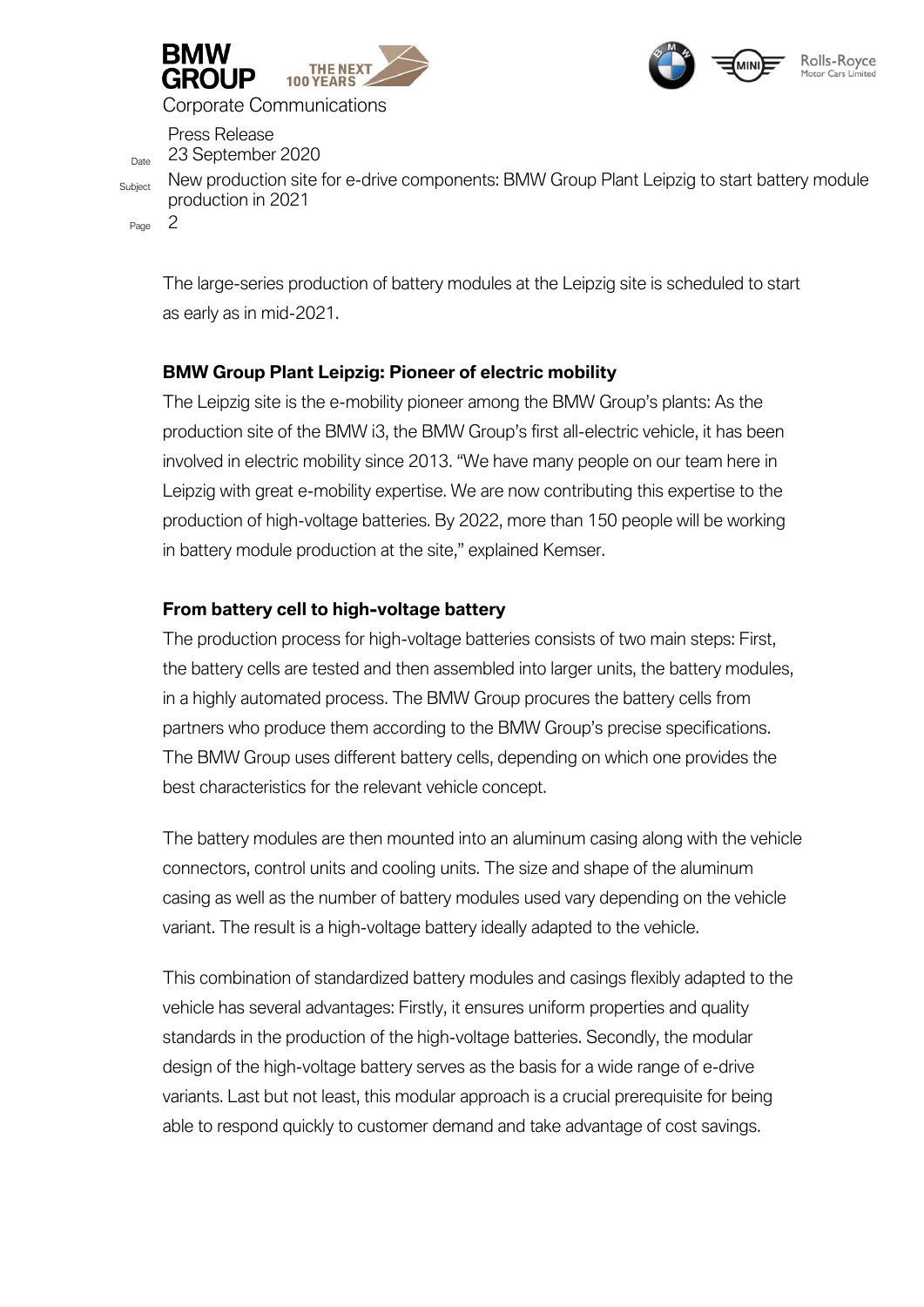



Corporate Communications

Press Release <sub>Date</sub> 23 September 2020

Subject New production site for e-drive components: BMW Group Plant Leipzig to start battery module production in 2021

Page 3

# **Global production network for high-voltage batteries with increased focus on Germany**

To date, the high-voltage batteries for all electrified vehicles of the BMW and MINI brands have been produced at the three in-house battery production facilities in Dingolfing/Germany, Spartanburg/USA and Shenyang/China. The new battery module production at BMW Group Plant Leipzig will join this network from 2021 onward.

As early as 2021, one in four BMW Group vehicles sold in Europe is expected to be fitted with an electric drive. By 2025, it'll be one in three, and one in two by 2030. In 2023, the BMW Group will have 25 electrified models on the road, half of which will be fitted with an all-electric drive.

Please contact us if you have any questions:

### **Corporate Communications**

Lisa Weiss, Communications Production Network BMW Group Phone: +49 89 382 93127 E-mail[: Lisa.LW.Weiss@bmwgroup.com](mailto:Lisa.LW.Weiss@bmwgroup.com)

Kai Lichte, Head of Communications BMW Group Plant Leipzig Phone: +49 176 601 51240 E-mail[: Kai.Lichte@bmw.de](mailto:Kai.Lichte@bmw.de)

Julian Friedrich, Head of Communications Production Network BMW Group Phone: +49 89 382 25885 E-mail[: Julian.Friedrich@bmw.de](mailto:Julian.Friedrich@bmw.de)

Internet[: www.press.bmw.de](http://www.press.bmw.de/) e-mail[: presse@bmw.de](mailto:presse@bmw.de)